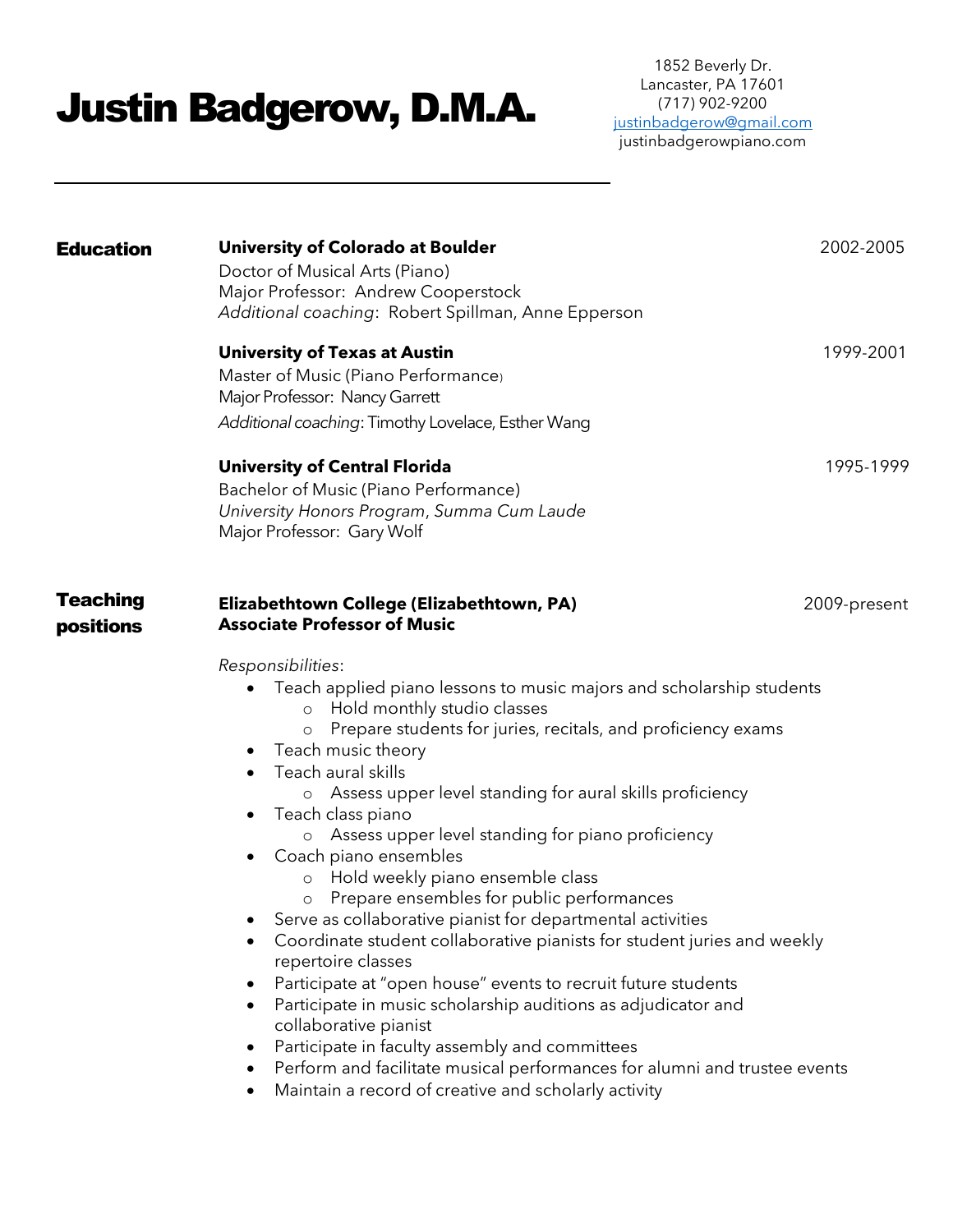# Teaching

#### positions (cont.)

#### • **Applied Piano**

*Courses Taught*:

- o Average teacher and course rating on a 5 point scale: 4.8
- **Music Theory**
	- o Instructor of record for various levels of music theory courses for music majors
	- o Text used: *The Musician's Guide to Theory and Analysis* by Clendinning and Marvin
- **Aural Skills**
	- o Average teacher and course rating on a 5 point scale: 4.7
	- o Instructor of record for various levels of aural skills/sight singing courses for music majors
	- o Texts used: *Music for Ear Training* by Horvit, Koozin, Nelson; *Sight Singing* by Adler; *A New Approach to Sight Singing* by Berkowitz, Fontrier, Kraft; *Manual for Ear Training and Sight Singing* by Karpinski
- **Class Piano**
	- o Average teacher and course rating on a 5 point scale: 4.9
	- o Instructor of record for various sections of class piano
	- o Texts used: *Keyboard Musicianship - Piano for Adults, Book One and Two*  by Lyke, et. Al; *Lead Lines and Chord Changes* by Ann Collins; *50 Hymn Tunes Without Words for Sightreading* by Donald L. Patterson

#### **Sul Ross State University (Alpine, TX)** 2005-2009 **Assistant Professor of Music**

*Responsibilities*:

- Teach applied piano lessons to music majors, minors, and non-music majors o Prepared students for juries, recitals, and proficiency exams
- Teach two sections of class piano
- Teach all levels of music theory
- Serve as collaborative pianist for all student, faculty, and guest artist recitals
- Serve as pianist for University Choir and Contemporary Vocal Ensemble
- Serve as rehearsal pianist, music director, and conductor for all musicals produced by Theatre Program
- Maintain hardware in piano lab
- Implement and assess piano proficiency requirement for all music majors
- Recruit music students at the undergraduate level
- Supervise and schedule maintenance of all pianos
- Organize, plan, and budget for guest artist musical events
- Participate in faculty assembly, search committees and other administrative committees
- Maintain a record of creative and scholarly activity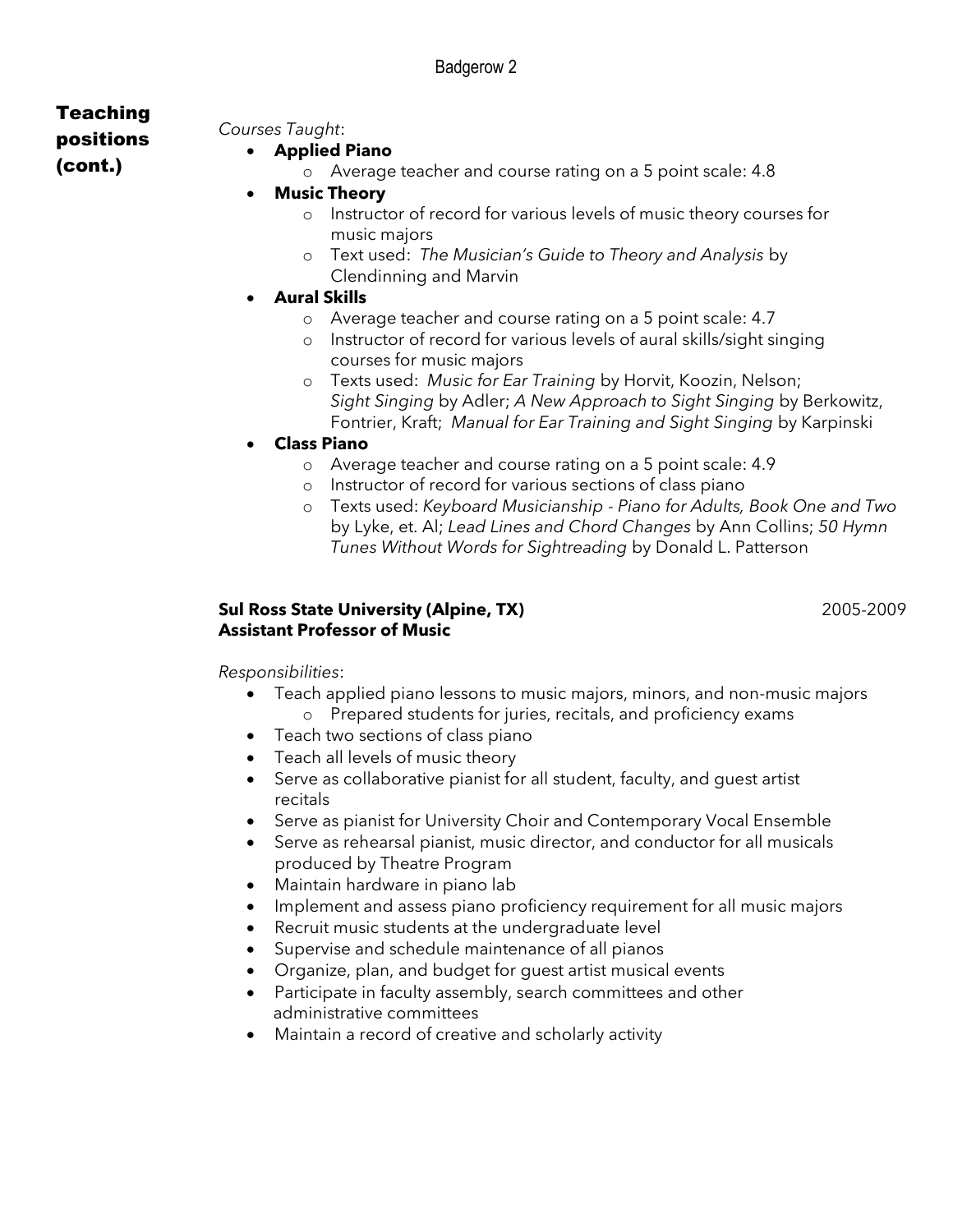Teaching positions (cont.)

# *Courses Taught*:

- **Applied Piano**
	- o Instructor of record for all private piano lessons offered at the University
- **Class Piano**
	- o Instructor of record for all class piano sections
	- o Texts used: *Piano for the Developing Musician*, by Hilley and Olson
	- as well as Alfred's *Group Piano for Adults*, by Lancaster and Renfrow

#### • **Music Theory**

- o Instructor of record for all music theory courses (with aural skills component) for music majors
- o Texts used: *Harmony and Voice Leading* by Aldwell and Schachter, *The Musician's Guide to Theory and Analysis* by Clendinning and Marvin, and *Music for Ear Training* by Horvit, Koozin, and Nelson
- o Software: *Practica Musica*, by Ars Nova Software

#### • **Piano Pedagogy (2008)**

- o Instructor of record for independent study course for music majors
- o Observed and critiqued private teaching of students
- o Texts used: *A Piano Teacher's Legacy* by Chronister, *Intelligent Music Teaching* by Duke, *How to Teach Piano Successfully* by Bastien,  *With Your Own Two Hands* by Bernstein, *What Every Pianist Needs to Know About the Body* by Mark

#### • **Music Appreciation (2005-2007)**

- o Instructor of record for all music appreciation courses for non-music majors
- o Created accelerated course structure with custom designed course structure

#### **Private Studio Piano Teacher** 1995-present

Responsibilities: Teach weekly piano lessons for piano students of all ages, prepare students for recitals and festivals, maintain accurate record of student payment.

| <b>Blue Lake Fine Arts Camp (Twin Lake, MI)</b>                         | 2007 |
|-------------------------------------------------------------------------|------|
| <b>Piano Faculty Instructor</b>                                         |      |
| Responsibilites: Teach piano lessons during two week session for junior |      |
| and senior high school students, prepare students for final recital,    |      |
| teach Music Theory, evaluate student progress.                          |      |

#### **University of Colorado at Boulder** 2003-2005 **Group Piano Instructor**

Responsibilites: Teach and grade sections of Class Piano for music majors and Class Piano for non-music majors. Texts used: *Piano for the Developing Musician* and *Piano for Pleasure*, by Hilley and Olson, as well as Alfred's *Group Piano for Adults*, by Lancaster and Renfrow.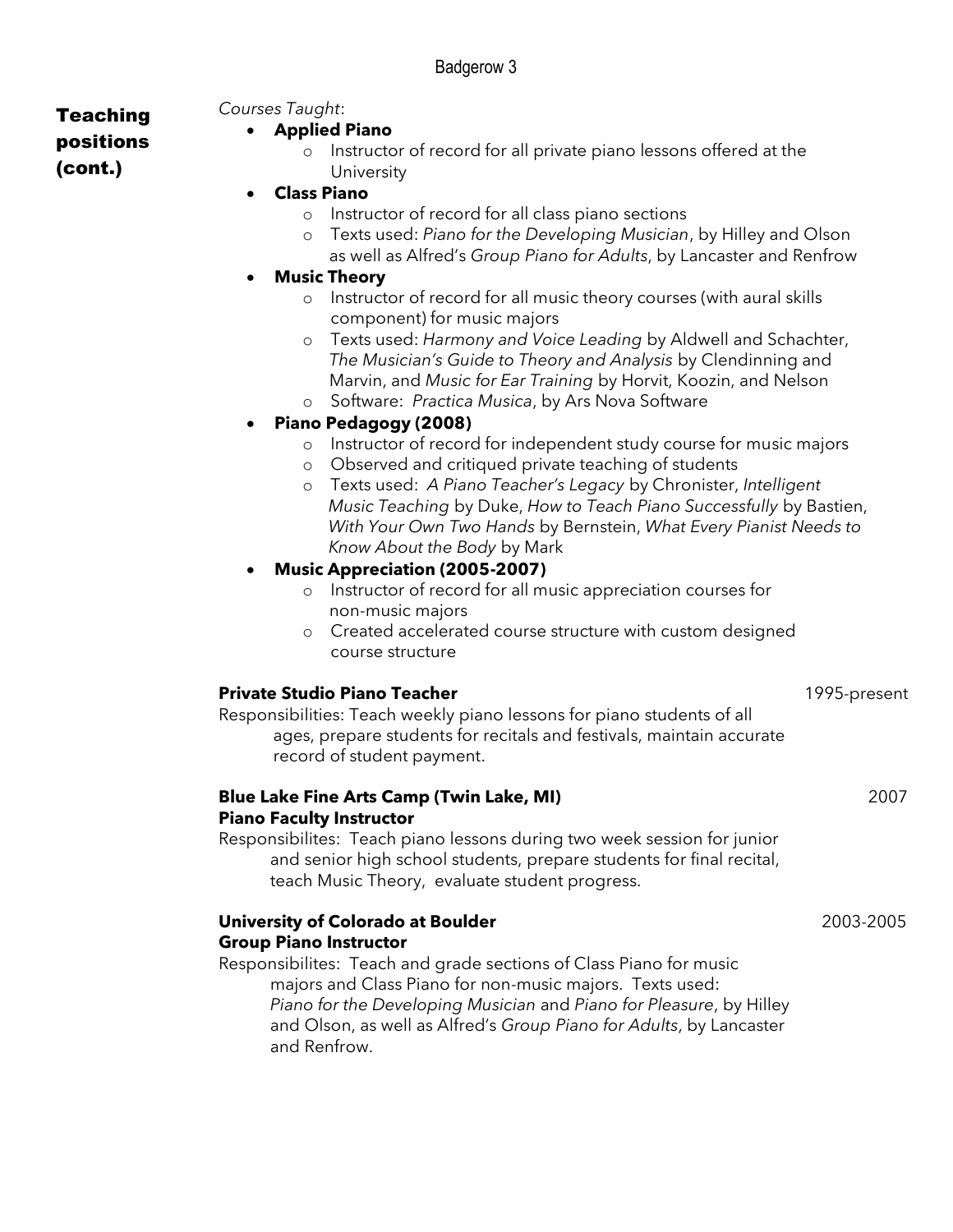| <b>Teaching</b><br>positions | <b>University of Texas at Austin</b><br>"Piano Project" Preparatory Program Instructor<br>Responsibilites: Teach private lessons to pre-college students, prepare                                                                                                                            | 1999-2000       |
|------------------------------|----------------------------------------------------------------------------------------------------------------------------------------------------------------------------------------------------------------------------------------------------------------------------------------------|-----------------|
| (cont.)                      | students for public recitals performed at the University of Texas.                                                                                                                                                                                                                           |                 |
|                              | <b>Calusio Creativity Center (Austin, Texas)</b><br><b>Piano Instructor</b>                                                                                                                                                                                                                  | 1999-2000       |
|                              | Responsibilites: Teach piano and saxophone students of all ages at<br>community music school, organize summer music program<br>activities and events, utilize computer lab technology in teaching<br>beginning music theory, assist in development and leadership of<br>Kindermusik classes. |                 |
| <b>Solo recital</b>          |                                                                                                                                                                                                                                                                                              |                 |
| performances                 | Rocky Mountain College (Billings, MT)                                                                                                                                                                                                                                                        | 2020            |
|                              | Pennsylvania State University (State College, PA)                                                                                                                                                                                                                                            | 2019            |
|                              | Angelo State University (San Angelo, TX)                                                                                                                                                                                                                                                     | 2019            |
|                              | Sul Ross State University (Alpine, TX)                                                                                                                                                                                                                                                       | 2019            |
|                              | Indiana University of Pennsylvania (Indiana, PA)                                                                                                                                                                                                                                             | 2019            |
|                              | Sunderman Conservatory at Gettysburg University (Gettysburg, PA)                                                                                                                                                                                                                             | 2019<br>2019    |
|                              | Lycoming College (Williamsport, PA)                                                                                                                                                                                                                                                          | 2019            |
|                              | York College (York, PA)                                                                                                                                                                                                                                                                      | 2019            |
|                              | University of North Florida (Jacksonville, FL)                                                                                                                                                                                                                                               | 2019            |
|                              | Virginia Tech Univeristy (Blacksburg, VA)                                                                                                                                                                                                                                                    | 2019            |
|                              | Royal Irish Academy of Music (Dublin, Ireland)                                                                                                                                                                                                                                               |                 |
|                              | Elizabethtown College (Elizabethtown, PA)                                                                                                                                                                                                                                                    | 2019, 2013      |
|                              | New Mexico State University (Las Cruces, NM)                                                                                                                                                                                                                                                 | 2019, 2016      |
|                              | Harrisburg Midtown Arts Center (Harrisburg, PA)                                                                                                                                                                                                                                              | 2016, 2015      |
|                              | Universidade Católica do Salvador (Salvador, Bahia, Brazil)                                                                                                                                                                                                                                  | 2013<br>2013    |
|                              | Escola Manoel Novaes (Salvador, Bahia, Brazil)                                                                                                                                                                                                                                               |                 |
|                              | "Starlight Tea Concert Series," Lancaster (PA) Church of the Brethren                                                                                                                                                                                                                        | 2013            |
|                              | University of Alabama at Birmingham                                                                                                                                                                                                                                                          | 2013            |
|                              | University of South Alabama (Mobile, AL)                                                                                                                                                                                                                                                     | 2013            |
|                              | Georgetown College (Georgetown, KY)                                                                                                                                                                                                                                                          | 2011            |
|                              | University of Central Florida (Orlando, FL)                                                                                                                                                                                                                                                  | 2011            |
|                              | Sul Ross State University (Alpine, TX)                                                                                                                                                                                                                                                       | 2011, 2005-2009 |
|                              | Performed solo recitals throughout the academic year                                                                                                                                                                                                                                         |                 |
|                              | Crowley Theater (Marfa, TX)                                                                                                                                                                                                                                                                  | 2008, 2009      |
|                              | Performed benefit recitals to support KRTS Marfa - NPR (national                                                                                                                                                                                                                             |                 |
|                              | public radio) affiliate for Far West Texas                                                                                                                                                                                                                                                   |                 |
|                              | Musician's Association of Hawaii, Local 677 AFM Performance Hall (Honolulu, HI)                                                                                                                                                                                                              | 2008            |
|                              | Midland College (Midland, TX)                                                                                                                                                                                                                                                                | 2008            |
|                              | Sterling College (Sterling, KS)                                                                                                                                                                                                                                                              | 2008            |
|                              | University of Texas of the Permian Basin (Odessa, TX)                                                                                                                                                                                                                                        | 2008            |
|                              | Kennesaw State University (Kennesaw, GA)                                                                                                                                                                                                                                                     | 2006            |
|                              | Texas Music Teachers Association Annual Conference (Grapevine, TX)<br>Performed solo on "New College Faculty" recital at state conference                                                                                                                                                    | 2006            |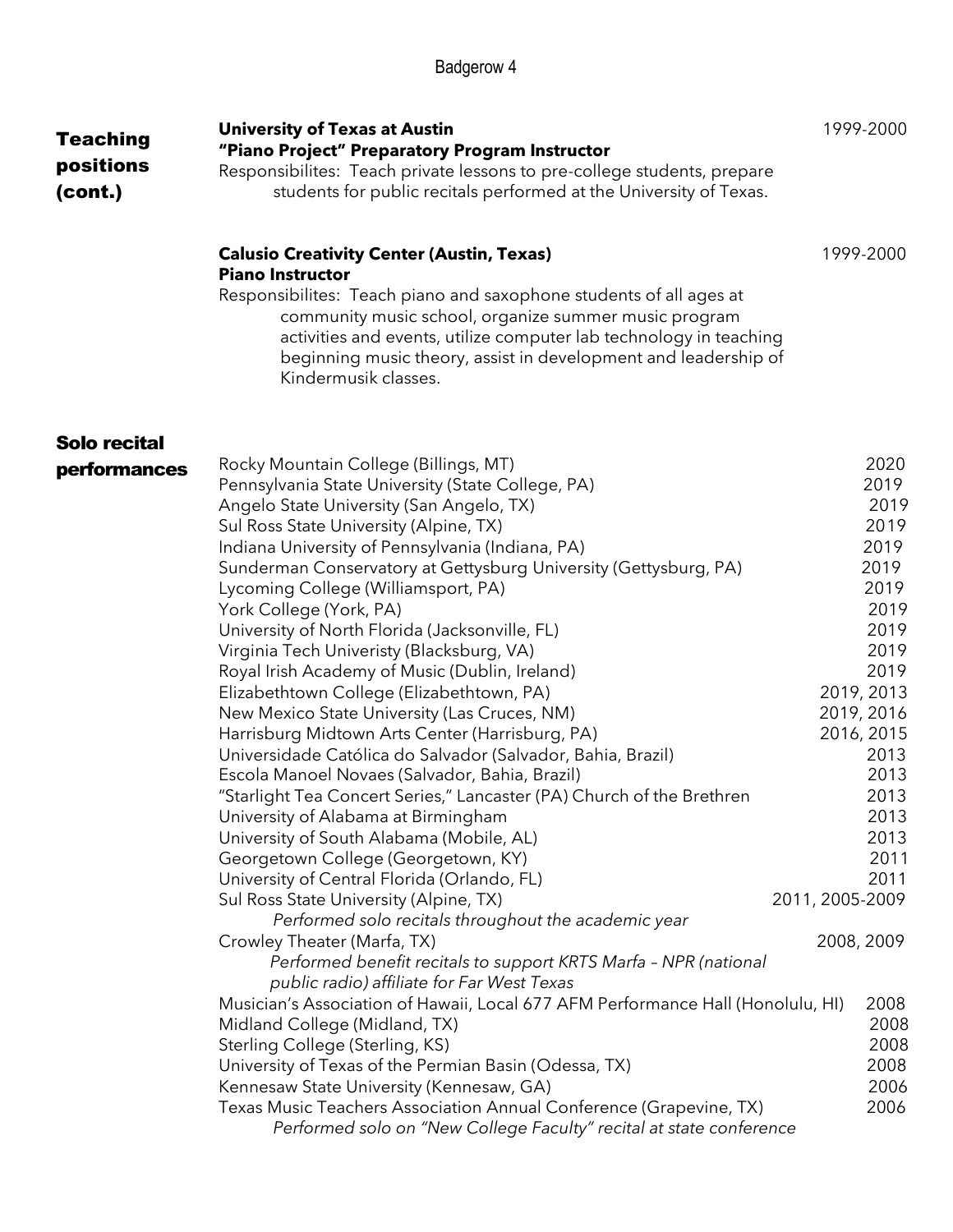| <b>Concerto</b> | Elizabethtown College Orchestra (Elizabethtown, PA)                                                                                                                                                                    | 2017 |
|-----------------|------------------------------------------------------------------------------------------------------------------------------------------------------------------------------------------------------------------------|------|
| performances    | Performed Gershwin's Rhapsody in Blue with college orchestra                                                                                                                                                           |      |
|                 | Kennett Symphony Orchestra (Lincoln University, PA and West Chester, PA)<br>Performed one movement of MacDowell Piano Concerto no. 2 for<br>American Patchwork themed concert at Lincoln University                    | 2014 |
|                 | and West Chester University<br>Elizabethtown College Orchestra (Elizabethtown, PA)                                                                                                                                     | 2010 |
|                 | Performed Edward MacDowell's Piano Concerto no. 2 as part of<br>Edward MacDowell Symposium and Conference on campus of<br>Elizabethtown College                                                                        |      |
|                 | Imperial Symphony (Lakeland, FL)<br>1993, 1995, 1997<br>Performed three different concerti with Imperial Symphony orchestra at<br>Youkey Theater in the Lakeland Civic Center as winner of Young Artist<br>Competition |      |

#### **Collaborative Chamber music performances**

#### experience

| Elizabethtown College faculty and guest artist recitals                         | 2009-present |
|---------------------------------------------------------------------------------|--------------|
| Performed frequent collaborative recitals throughout the academic<br>year       |              |
| Music Masters Concert Series, The Music School of Delaware (Wilmington)         | 2019         |
| Performed with flutist on faculty and guest artist recital                      |              |
| "Starlight Tea Concert Series," Lancaster (PA) Church of the Brethren           | 2019, 2011   |
| New Mexico State University (Las Cruces, NM)                                    | 2018, 2019   |
| Performed with vocalist and saxophonist on quest artist recital                 |              |
| College Music Society, National Conference (Louisville, KY)                     | 2019         |
| Performed with vocalist and saxophonist on recital                              |              |
| Eastern New Mexico Univeristy (Portales, NM)                                    | 2018         |
| Performed with vocalist and saxophonist on guest artist recital                 |              |
| Texas Tech University (Lubbock, TX)                                             | 2017         |
| Performed with vocalist and saxophonist on guest artist recital                 |              |
| Elizabethtown College Choir and Jazz Band, Ireland Tour                         | 2017         |
| Pianist for choral performance of Vivaldi's Gloria at various venues in Ireland |              |
| NATS Texoma Regional Conference (Canyon, TX)                                    | 2016         |
| Performed with vocalist on lecture recital on songs of Brazilian composers      |              |
| West Chester University (West Chester, PA)                                      | 2016         |
| Performed with vocalist for guest artist recital                                |              |
| Brazosport H.S. Auditorium (Lake Jackson, TX)                                   | 2016         |
| Performed with saxophonist for recital fundraiser for Brazosport ISD            |              |
| University of South Africa (Pretoria, South Africa)                             | 2015         |
| Pianist for joint choral performance of Mozart Coronation Mass with             |              |
| Elizabethtown College and UNISA choirs                                          |              |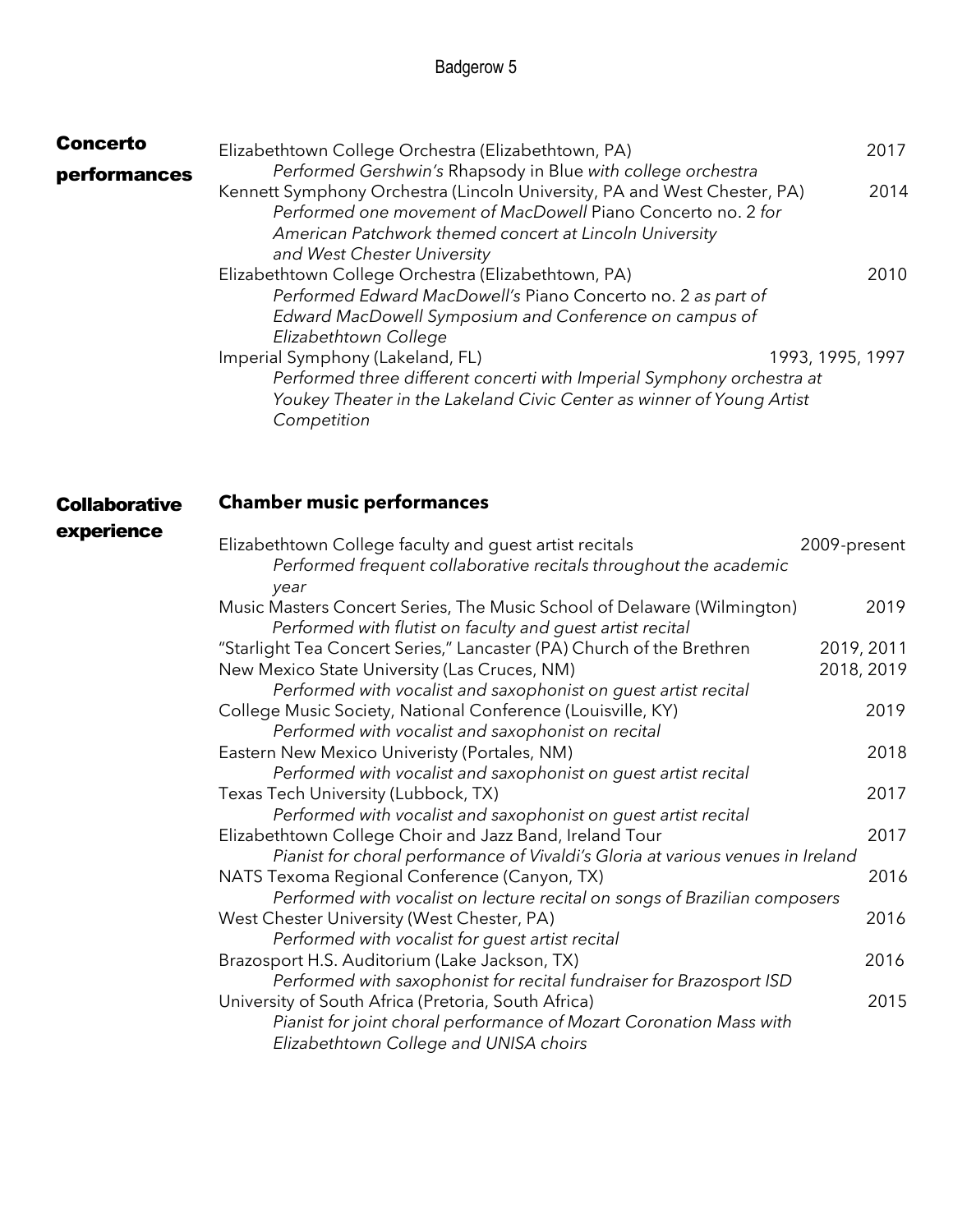| <b>Collaborative</b><br>experience | Lancaster Mennonite School (Lancaster, PA)<br>Performed with Baritone vocalist Anthony Brown in concert presentation<br>of "I Go On Singing": Paul Robeson's life in his words and songs                                                                  | 2014                 |
|------------------------------------|-----------------------------------------------------------------------------------------------------------------------------------------------------------------------------------------------------------------------------------------------------------|----------------------|
| (cont.)                            | Chamber Music Series, Lower Brandywine Presbyterian Church (Wilmington, DE)<br>Performed works for clarinet, voice and piano                                                                                                                              | 2014                 |
|                                    | Society for American Music National Conference (Lancaster, PA)<br>Performed music for saxophone and piano of Ellen Taafe Zwilich at<br>Honorary Member Ceremony and Recital. Ms. Zwilich was present and<br>was honored with a lifetime achievement award | 2014                 |
|                                    | College Music Society, Northeast Region Annual Meeting (Keene, NH)<br>Performed several chamber works on "Composer's Concert, "featuring<br>new works by CMS members                                                                                      | 2013                 |
|                                    | Gettysburg College (Gettysburg, PA)<br>Performed music of Benjamin Britten for voice and piano on faculty recital                                                                                                                                         | 2013                 |
|                                    | Susquehanna University (Selinsgrove, PA)<br>Performed music of Benjamin Britten for voice and piano on faculty recital                                                                                                                                    | 2013                 |
|                                    | Millersville University Single Reed Symposium (Lancaster, PA)<br>Performed in masterclass with student saxophonist and noon recital with<br>College faculty clarinetist                                                                                   | 2013                 |
|                                    | College Music Society, Northeast Division Conference (Keene, NH)<br>Performed new works for clarinet and piano and voice and piano on<br>Composer's concert featuring compositions by CMS members                                                         | 2013                 |
|                                    | York College faculty recital (York, PA)<br>Performed music for clarinet and piano with York College faculty clarinetist                                                                                                                                   | 2013                 |
|                                    | "Starlight Tea Series Concert Series," Lancaster (PA) Church of the Brethren<br>Pflugerville ISD Performing Arts Center guest artist recital (Pflugerville, TX)<br>University of Texas - Permian Basin guest artist recital (Odessa, TX)                  | 2011<br>2009<br>2009 |
|                                    | Sul Ross State University faculty and guest artist recitals<br>Performed frequent collaborative recitals throughout the academic year                                                                                                                     | 2005-2009            |
|                                    | "Lenten Lunch Concert Series", First Presbyterian Church (Midland, TX)<br>Blue Lake Fine Arts Camp faculty recital (Twin Lake, MI)                                                                                                                        | 2008<br>2007         |
|                                    | University of Denver alumni concert (Denver, CO)<br>Colorado Symphony Guild donor recital (Denver, CO)<br>Mahlerfest XVI Orchestra (Boulder, CO)                                                                                                          | 2004<br>2004<br>2003 |
|                                    | Performed on piano and celesta as part of Mahlerfest Festival Concert<br>on CU-Boulder campus<br>University of Colorado guest artist recital with saxophonist James Bunte                                                                                 | 2003                 |
|                                    |                                                                                                                                                                                                                                                           |                      |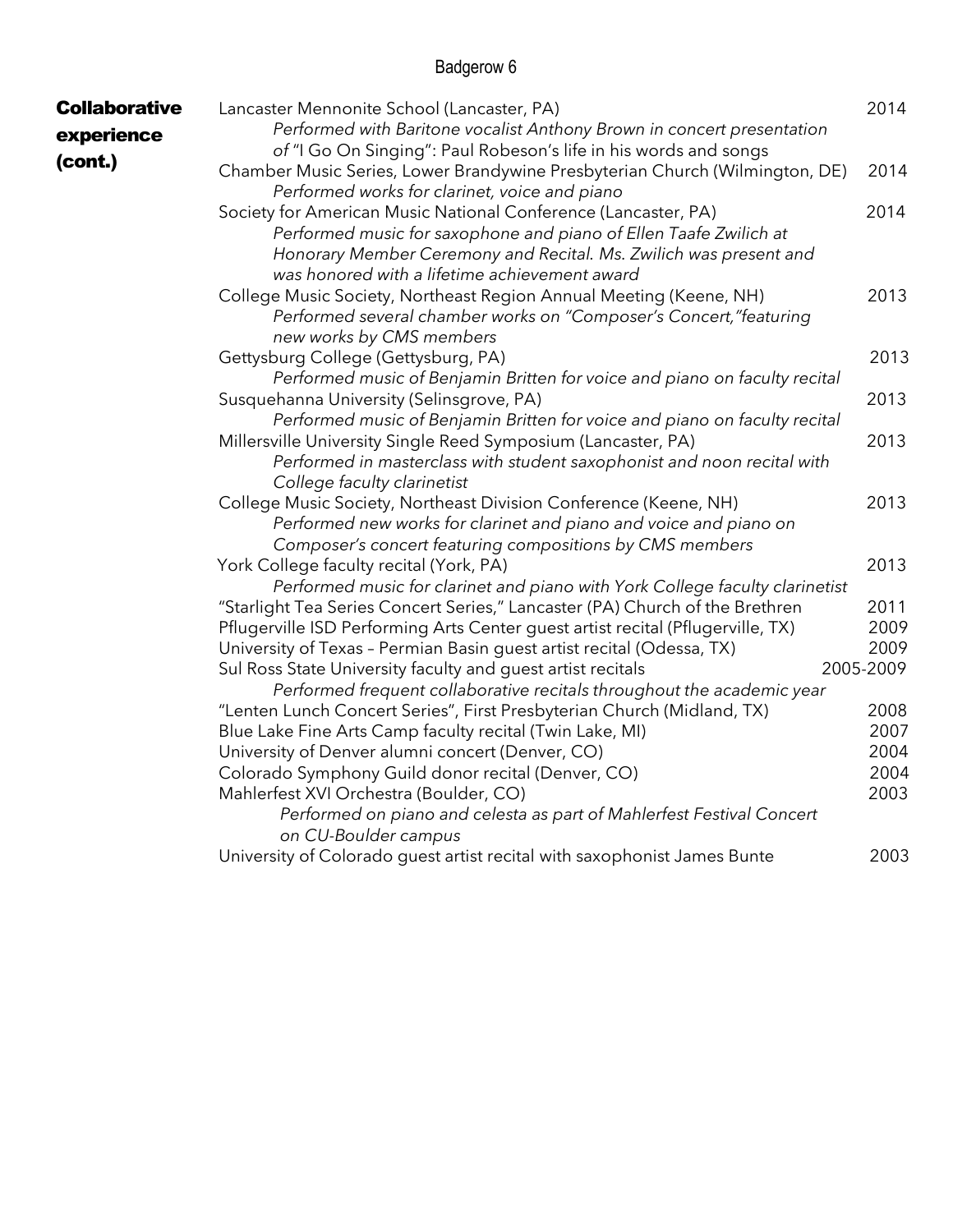| <b>Collaborative</b>  | <b>Auditions/competitions</b>                                                                                                                                                                                                                                          |                    |
|-----------------------|------------------------------------------------------------------------------------------------------------------------------------------------------------------------------------------------------------------------------------------------------------------------|--------------------|
| experience<br>(cont.) | MTNA State Performance Competition accompanist (State College, PA)<br>National Association of Teachers of Singing, Allegheny Mountain Chapter<br>Student Auditions official accompanist                                                                                | 2019<br>2017, 2018 |
|                       | Served as collaborative pianist for several college vocalists at regional<br>vocal competition                                                                                                                                                                         |                    |
|                       | MTNA Competitions Eastern Division, official accompanist<br>Served as collaborative pianist for several state winners from Eastern<br>Division which includes states from West Virginia north to Maine<br>(Competitions held in Rowan, NJ, Boston, MA, Morgantown, WV) | 2016-2018          |
|                       | Gretna Theatre vocal auditions pianist (Mt. Gretna, PA)                                                                                                                                                                                                                | 2016, 2014         |
|                       | Accompanist, Hershey (PA) Symphony concerto competition                                                                                                                                                                                                                | 2012, 2013         |
|                       | Fulton Theater vocal auditions pianist (Lancaster, PA)                                                                                                                                                                                                                 | 2010-2012          |
|                       | Texas State Solo and Ensemble Contest (San Marcos, TX)<br>Served as collaborative pianist for numerous high school students at<br><b>State Festival</b>                                                                                                                | 2005, 2008         |
|                       | Midland-Odessa (TX) Symphony Young Artist Competition, staff accompanist<br>Served as collaborative pianist for national concerto competition                                                                                                                          | 2007               |
|                       | Colorado Music Festival, vocal music auditions accompanist (Boulder, CO)                                                                                                                                                                                               | 2004               |

#### **Ensembles**

| Vocal Chamber Ensembles (piano), Elizabethtown College         | 2009-2011 |
|----------------------------------------------------------------|-----------|
| Contemporary Vocal Ensemble (piano), Sul Ross State University | 2008-2009 |
| Alpine Community Band (baritone saxophone), Alpine, TX         | 2006-2009 |
| University Choir (piano), Sul Ross State University            | 2005-2009 |
| Big Bend Choir (piano), Alpine, TX                             | 2005      |
| University of Colorado Opera Program                           | 2002-2004 |
| Accompanied staging rehearsals for entire operas and coached   |           |
| chorus rehearsals and individual singers                       |           |
| Wind Ensemble (piano), University of Texas                     | 1999-2001 |
| Jazz Combo (piano), University of Texas                        | 2000      |
| University Orchestra (piano), University of Central Florida    | 1998      |

## **Church pianist/organist**

| St. Aidan's Episcopal Church (Boulder, CO)      | 2004-2005 |
|-------------------------------------------------|-----------|
| Trinity Baptist Church (Aurora, CO)             | 2002-2004 |
| Westoak Woods Baptist Church (Austin, TX)       | 1999-2001 |
| St. Stephen's Presbyterian Church (Orlando, FL) | 1998-1999 |
| Lake Gibson Nazarene Church (Lakeland, FL)      | 1997      |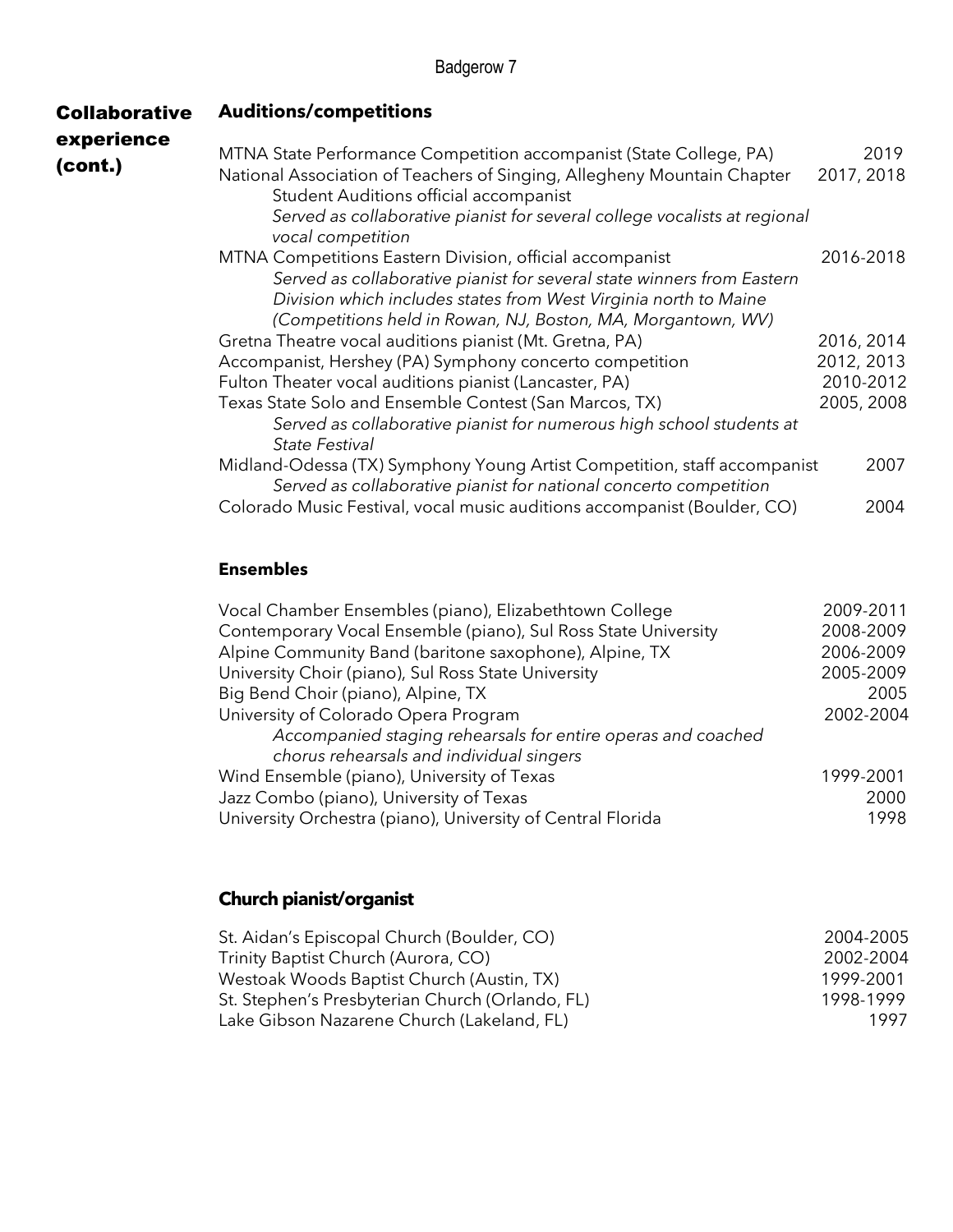| <b>Collaborative</b><br>experience | <b>Stage Productions</b>                                                                                                                                                                                                                                                                                         |      |
|------------------------------------|------------------------------------------------------------------------------------------------------------------------------------------------------------------------------------------------------------------------------------------------------------------------------------------------------------------|------|
| (cont.)                            | Hot Cocoa Cabaret, produced by One Broadway Dance Academy (Hershey, PA)<br>Served as music director and performance pianist<br>Two shows at Hershey Area Playhouse                                                                                                                                               | 2020 |
|                                    | Semi-staged revue of classic Broadway tunes<br>Secret Garden, produced by York College (York, PA)<br>Served as substitute pit keyboardist                                                                                                                                                                        | 2019 |
|                                    | Performed at Waldner Performing Arts Center<br>Cinderella and the Lone Prince, produced by Gretna Theatre (Mt. Gretna, PA)<br>Theatre for Young Audiences series (short new musicals based on children's<br>themes aimed at family audiences)<br>Served as musical director, répétiteur, and performance pianist | 2015 |
|                                    | Performed at Gretna Theatre<br>Les Miserables, produced by Fulton Theatre (Lancaster, PA)<br>Served as substitute pit keyboardist                                                                                                                                                                                | 2014 |
|                                    | Performed four times at Fulton Theatre<br>The Perks of Being a Princess, produced by Gretna Theatre<br>Theatre for Young Audiences series<br>$\bullet$                                                                                                                                                           | 2014 |
|                                    | Served as musical director, répétiteur, and performance pianist<br>Performed at Gretna Theatre<br>$\bullet$<br>The Haunting of Hoodwink House, produced by Gretna Theatre<br>Theatre for Young Audiences series                                                                                                  | 2014 |
|                                    | Served as musical director, répétiteur, and performance pianist<br>$\bullet$<br>Performed at Gretna Theatre<br>$\bullet$<br>Pinocchio, produced by Gretna Theatre<br>Theatre for Young Audiences series<br>٠                                                                                                     | 2014 |
|                                    | Served as musical director, répétiteur, and performance pianist<br>Performed at Gretna Theatre<br>Young Frankenstein, produced by Fulton Theatre (Lancaster, PA)<br>Served as substitute pit keyboardist                                                                                                         | 2014 |
|                                    | Performed twice at Fulton Theatre<br>$\bullet$<br>Mary Poppins, produced by Fulton Theatre<br>Served as substitute pit keyboardist                                                                                                                                                                               | 2013 |
|                                    | Performed twice at Fulton Theatre<br>The Phantom Mouse of the Opera, produced by Gretna Theatre<br>Theatre for Young Audiences series                                                                                                                                                                            | 2013 |
|                                    | Served as musical director, répétiteur, and performance pianist<br>Performed at Gretna Theatre<br>$\bullet$<br>The Three Little Pigs, produced by Gretna Theatre<br>Theatre for Young Audiences series                                                                                                           | 2013 |
|                                    | Served as musical director<br>Arranged custom vocal parts from recorded tracks<br>$\bullet$<br>Meet the Charmings, produced by Gretna Theatre<br>Theatre for Young Audiences series                                                                                                                              | 2013 |
|                                    | Served as musical director, répétiteur, and performance pianist<br>Performed at Gretna Theatre                                                                                                                                                                                                                   |      |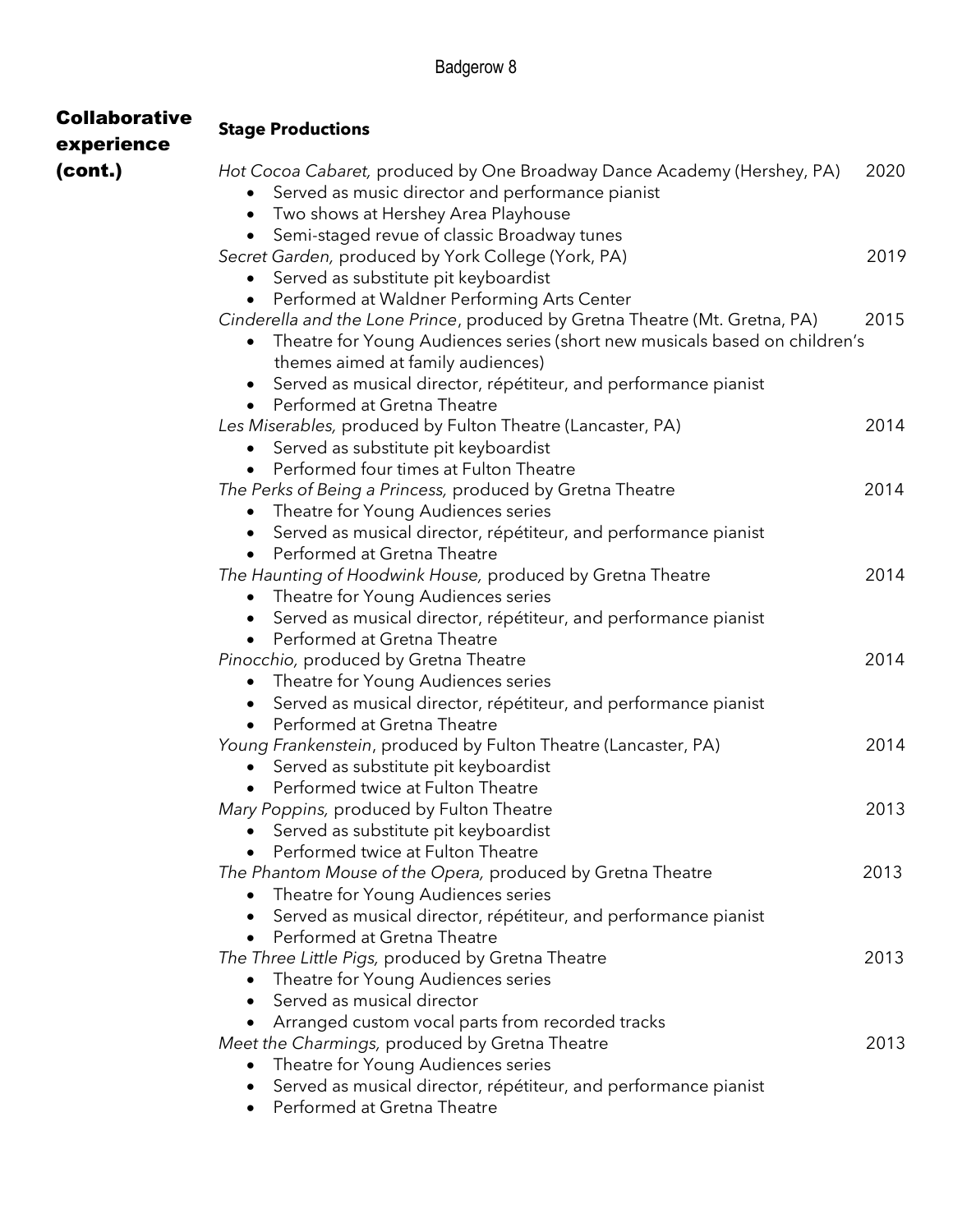| <b>Collaborative</b> | 25 <sup>th</sup> Annual Putnam County Spelling Bee, produced by E-town College Theatre | 2013 |
|----------------------|----------------------------------------------------------------------------------------|------|
| experience           | Served as accompanist coordinator                                                      |      |
|                      | Created custom rehearsal recordings<br>$\bullet$                                       |      |
| (cont.)              | Pirates of Penzance, produced by Elizabethtown College Music Division                  | 2012 |
|                      | Served as accompanist coordinator and rehearsal pianist<br>$\bullet$                   |      |
|                      | Sunset Blvd., produced by Fulton Theatre                                               | 2012 |
|                      | Served as substitute pit keyboardist                                                   |      |
|                      | Performed twice at Fulton Theatre                                                      |      |
|                      | Hairspray, produced by Fulton Theatre                                                  | 2011 |
|                      | Served as substitute pit keyboardist                                                   |      |
|                      | Performed twice at Fulton Theatre                                                      |      |
|                      | Sound of Music, produced by Fulton Theatre                                             | 2010 |
|                      | Served as substitute pit keyboardist<br>$\bullet$                                      |      |
|                      | Performed twice at Fulton Theatre                                                      |      |
|                      | Cabaret, produced by Elizabethtown College Theatre                                     | 2010 |
|                      | Served as accompanist coordinator                                                      |      |
|                      | • Created custom rehearsal recordings                                                  |      |
|                      | Will Rogers Follies, produced by Theatre of the Big Bend (Alpine, TX)                  | 2009 |
|                      | Served as répétiteur and music director/conductor                                      |      |
|                      | Performed multiple shows at Kokernot Outdoor Theatre (Alpine, TX)                      |      |
|                      | Cowgirls, produced by Sul Ross State University Theatre Program                        | 2008 |
|                      | Served as répétiteur and music director/conductor                                      |      |
|                      | Performed multiple shows at Kokernot Outdoor Theatre                                   |      |
|                      | You're a Good Man, Charlie Brown, produced by SRSU Theatre Program                     | 2007 |
|                      | Served as répétiteur and music director/conductor                                      |      |
|                      | Performed at Sul Ross State University<br>$\bullet$                                    |      |
|                      | AlwaysPatsy Cline, produced by Theatre of the Big Bend                                 | 2007 |
|                      | Served as répétiteur and music director/conductor                                      |      |
|                      | Performed multiple shows at Kokernot Outdoor Theatre                                   |      |
|                      | Narnia: The Musical, produced by SRSU Theatre Program                                  | 2006 |
|                      | Served as répétiteur and music director/conductor<br>$\bullet$                         |      |
|                      | Performed at Sul Ross State University                                                 |      |
|                      | Annie Get Your Gun, produced by Theatre of the Big Bend                                | 2006 |
|                      | Served as répétiteur and music director/conductor                                      |      |
|                      | Performed multiple shows at the San Antonio Livestock                                  |      |
|                      | Exposition Arena (Alpine, TX)                                                          |      |
|                      | War of the Worlds, produced by SRSU Theatre Program                                    | 2005 |
|                      | Provided musical accompaniment for live radio play                                     |      |
|                      | Arranged parts for small instrumental ensemble                                         |      |
|                      | Performed at Sul Ross State University                                                 |      |
|                      | Semele, produced by CU Opera (Boulder, CO)                                             | 2005 |
|                      | Served as répétiteur<br>$\bullet$                                                      |      |
|                      | Gianni Schicchi, produced by CU Opera                                                  | 2004 |
|                      | Served as répétiteur                                                                   |      |
|                      | L'Enfant et les Sortileges, produced by CU Opera                                       | 2004 |
|                      | Served as répétiteur<br>$\bullet$                                                      |      |
|                      | Cosi fan tutte, produced by CU Opera                                                   | 2004 |
|                      | Served as répétiteur                                                                   |      |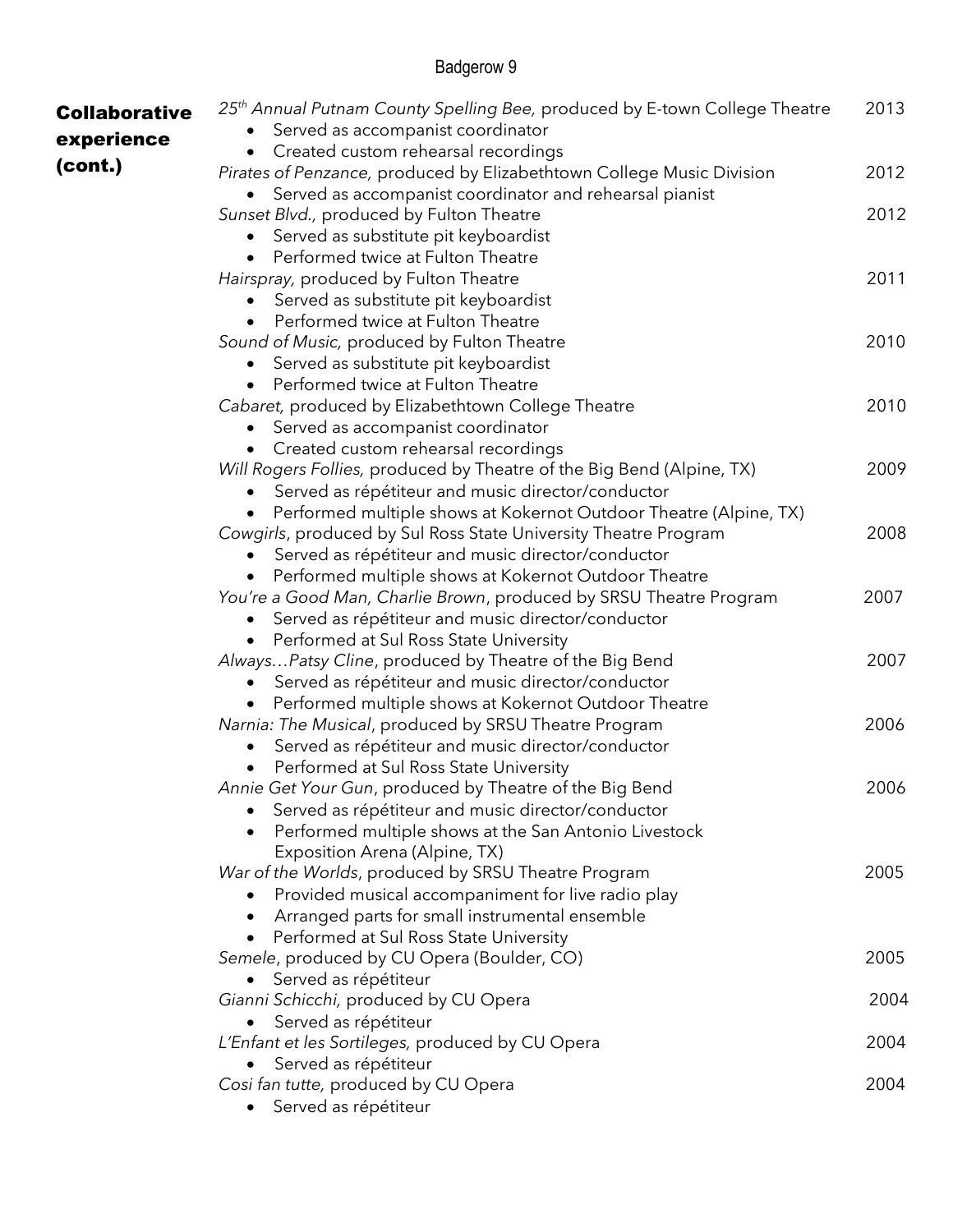| <b>Collaborative</b><br>experience | The Turn of the Screw, produced by CU Opera<br>Served as répétiteur and pit pianist<br>Performed at University of Colorado at Boulder                                                                                                          | 2004 |
|------------------------------------|------------------------------------------------------------------------------------------------------------------------------------------------------------------------------------------------------------------------------------------------|------|
| (cont.)                            | Dialogues of the Carmelites, produced by CU Opera<br>Served as répétiteur and pit pianist<br>Performed at University of Colorado at Boulder                                                                                                    | 2003 |
|                                    | L'Elisir d'Amore, produced by CU Opera<br>Served as répétiteur                                                                                                                                                                                 | 2003 |
|                                    | A Funny Thing Happened on the Way to the Forum<br>Co-produced by ONSTAGE and Tongue and Groove Theater<br>Served as répétiteur and pit director<br>Performed at the Blue Theater (Austin, TX) and Stafford Opera<br>House (Columbus, TX)       | 2001 |
|                                    | Yankee Doodle, produced by Second Youth Family Theater<br>Served as répétiteur and performance pianist<br>Performed at Dougherty Arts Center (Austin, TX)                                                                                      | 2000 |
|                                    | A Clockwork Orange, produced by Fabulous and Ridiculous Theater<br>Served as répétiteur and performance pianist<br>Performed at John Henry Faulk Living Theater (Austin, TX)<br>$\bullet$                                                      | 1999 |
| <b>Professional</b>                | <b>Conference Presentations</b>                                                                                                                                                                                                                |      |
| <b>Development</b>                 | College Music Society Northeast Regional Conference (Philadelphia, PA)<br>Featured performer on "Soul of Brazil: Solo Piano Music of Heitor<br>Villa-Lobos"                                                                                    | 2020 |
|                                    | College Music Society National Conference (Louisville, KY)<br>Co-presenter for showcase performance of titled "The African-American<br>Experience through a Dutch Blue Lens: Flothuis' ""Negro Lament"" for<br>contralto, saxophone and piano" | 2019 |
|                                    | Pennsylvania Music Teachers Association Conference (Bloomsburg, PA)<br>Presented lecture on "Teaching the Colorful Solo Piano Music of<br>Joaquin Turina"                                                                                      | 2019 |
|                                    | Association for Technology in Music Instruction (Louisville, KY)<br>Co-presenter for presentation on "Codifying Piano Fingering Decisions"                                                                                                     | 2019 |
|                                    | International Society for Information Retrieval Conference (Paris, France)<br>Co-researcher for poster session titled "Pydactyl: A Python framework for<br>piano fingering" (a computer-modeled fingering algorithm)                           | 2018 |
|                                    | Classical Keyboard Improvisation Symposium (Cedarville, OH)<br>Presented lecture on "Improvisation as a pedagogical tool to improve<br>memory and theoretical understanding in classical keyboard study."                                      | 2017 |
|                                    | Pennsylvania Music Teachers Association Conference (Annville, PA)<br>Presented lecture on "Incorporating Jazz and Improvisation into<br>the classical piano lesson."                                                                           | 2017 |
|                                    | College Music Society, Mid-Atlantic Region Annual Conference (Towson, MD)<br>Presented lecture on "Incorporating Jazz into the collegiate classical<br>piano lesson."                                                                          | 2017 |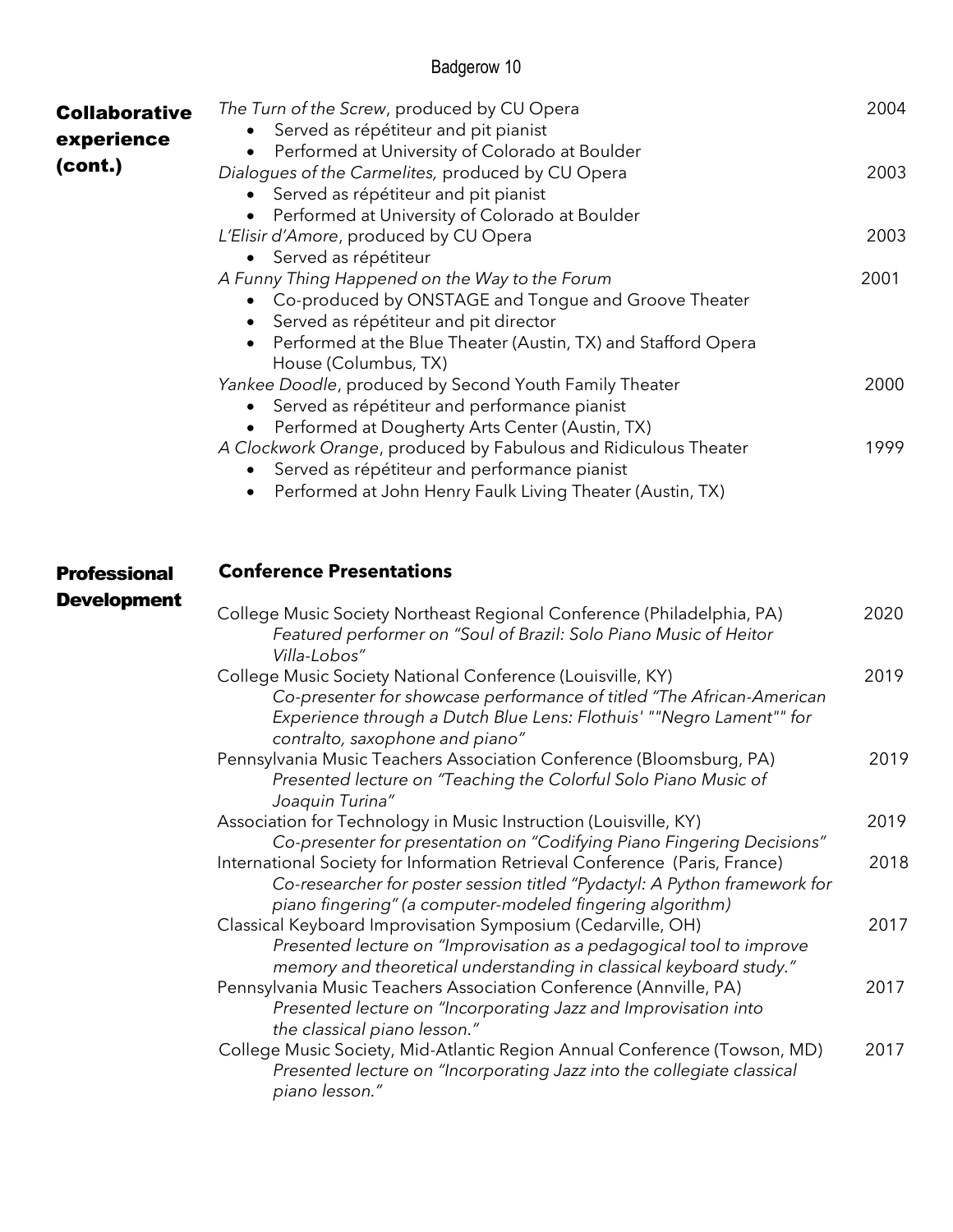| <b>Professional</b><br><b>Development</b><br>(cont.) | WVU Keyboard Festival and Competition (Morgantown, VA)<br>Presented lecture on "Incorporating Jazz into the collegiate classical piano<br>lesson."                                      | 2012 |
|------------------------------------------------------|-----------------------------------------------------------------------------------------------------------------------------------------------------------------------------------------|------|
|                                                      | College Music Society, Northeast Region Annual Conference (Burlington, VT)<br>Co-presented a lecture-recital on "Music for voice and piano by<br>Dominick Argento."                     | 2010 |
|                                                      | International Joaquín Rodrigo Conference (El Paso, TX)<br>Co-presented a lecture-recital on "Music for voice and piano by<br>Joaquín Rodrigo."                                          | 2009 |
|                                                      | Southwest Conference on Latin American Studies (El Paso, TX)<br>Presented a lecture-recital on "Alberto Ginastera's Doce Preludios<br>Americanos" at international conference in Texas. | 2008 |
|                                                      | Southwest Conference on Latin American Studies (Mérida, Mexico)<br>Presented a lecture-recital on "Solo piano music of Chavez and<br>Copland" at international conference in Mexico.    | 2007 |
|                                                      | Music Teachers National Association Conference (Seattle, WA)<br>Co-presented a lecture-demonstration on "Cooperative Learning in<br>the Piano Classroom: Working Together to Learn."    | 2005 |
|                                                      | National Conference on Keyboard Pedagogy (Oakbrook, IL)<br>Co-presented a poster session on "Cooperative Learning in the Piano<br>Classroom: Working Together to Learn."                | 2005 |
|                                                      | College Music Society, Rocky Mountain Region Annual Meeting (Denver, CO)<br>Presented lecture-recital on "The Indianist Piano Works of Arthur<br>Farwell."                              | 2005 |

#### **Grants**

| Faculty Grant, Elizabethtown College                                             | 2021 |
|----------------------------------------------------------------------------------|------|
| \$3,000 award for "Touch of Blue: Music for saxophone, voice,                    |      |
| and piano; a recording project"                                                  |      |
| Teacher Enrichment Grant, Music Teachers National Association                    | 2019 |
| \$750 award for "Brazilian Solo Piano Music Recording Project"                   |      |
| Faculty Grant, Elizabethtown College                                             | 2019 |
| \$3,000 award for "Brazilian Solo Piano Music Recording Project"                 |      |
| Collaborative Interdisciplinary Scholarship Program [CISP] Grant, E-town College | 2017 |
| \$3,000 co-authored award for study on "Developing Models of                     |      |
| Computational Fingering" in collaboration with co-researcher at University       |      |
| of Illinois-Chicago                                                              |      |
| CISP Grant, Elizabethtown College                                                | 2012 |
| \$2,500 co-authored award for John Cage Centennial Celebration concert           |      |
| Faculty Development Grant, Sul Ross State University                             | 2008 |
| \$900 award from Teaching Council at Sul Ross State University for               |      |
| travel to national music festival                                                |      |
| Pilots of Engagement Grant, Sul Ross State University                            | 2008 |
| \$500 award from Quality Enhancement Plan Committee at Sul Ross                  |      |
| State University for independently created pilot project to enhance              |      |
| student engagement and critical thinking within music program                    |      |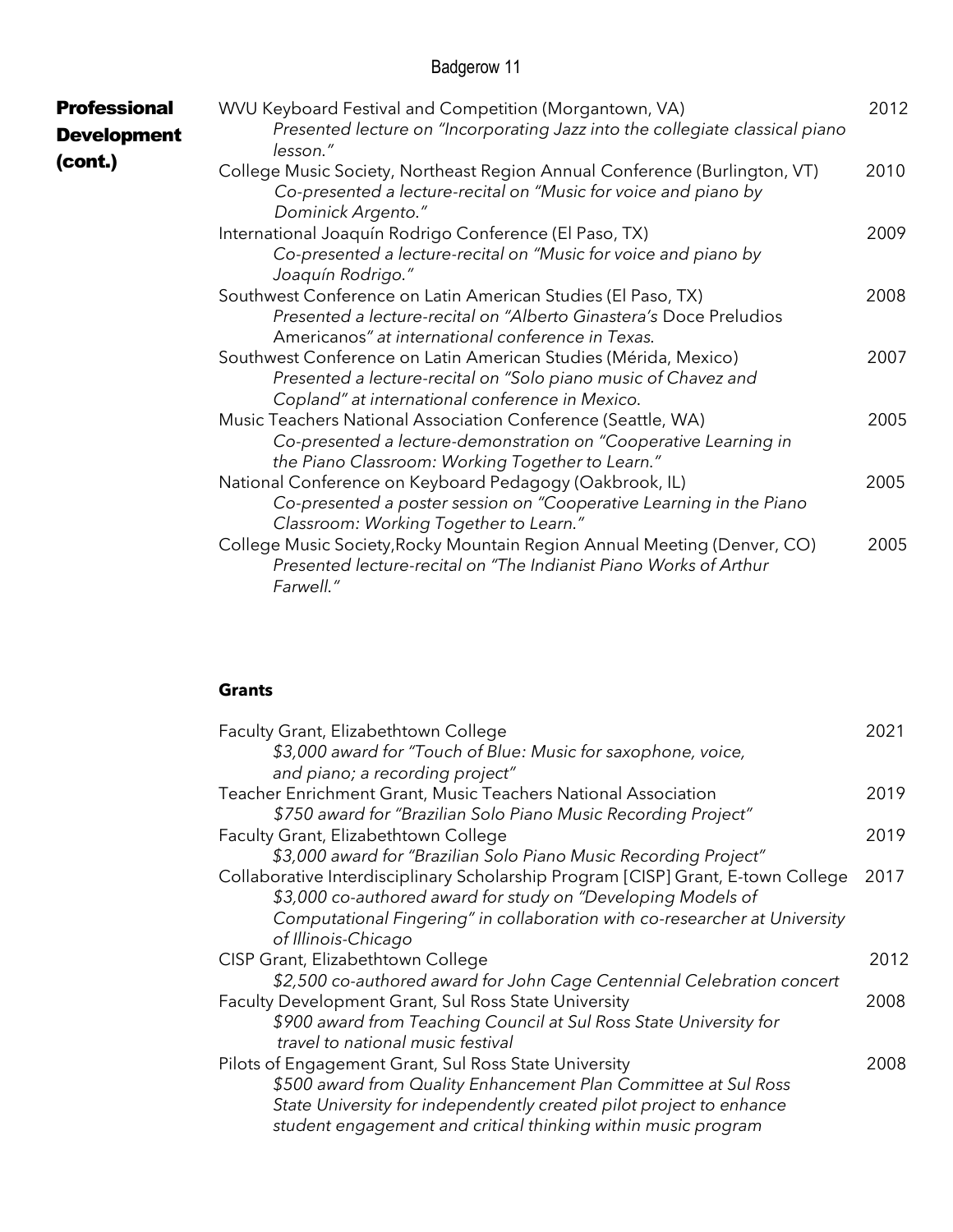| <b>Professional</b><br><b>Development</b><br>(cont.) | Quality Enhancement Plan Grant, Sul Ross State University<br>\$1,000 award from Quality Enhancement Plan Committee at Sul Ross<br>State University for travel to International Conference on Critical<br>Thinking |            | 2008 |
|------------------------------------------------------|-------------------------------------------------------------------------------------------------------------------------------------------------------------------------------------------------------------------|------------|------|
|                                                      | <b>Faculty Travel Grants, Sul Ross State University</b><br>Several awards from College of Arts and Sciences at Sul Ross State<br>University for travel to local, national, and international conferences          | 2007, 2008 |      |

## **Adjudication**

| Hawai'i State Music Competition                                                     | 2021       |
|-------------------------------------------------------------------------------------|------------|
| Judged instrumental music competition sponsored by the Hawai'i                      |            |
| <b>Music Teachers Association</b>                                                   |            |
| Instrumental Music Competition (Lancaster, PA)                                      | 2016-2020  |
| Judged instrumental concerto competition sponsored by the Women's                   |            |
| Symphony Association for students from Lancaster County, PA in                      |            |
| grades 7-12                                                                         |            |
| Constance Murray Piano Festival, Main Line Music Teachers                           |            |
| Association (West Chester, PA)                                                      | 2018       |
| Judged solo piano festival for junior and senior high school pianists from the      |            |
| greater Philadelphia area, PA                                                       |            |
| Pennsylvania Music Teachers Association Performance Competitions                    | 2011, 2017 |
| Judged statewide solo and concerto competition for high school                      |            |
| pianists                                                                            |            |
| Capital Area (Harrisburg, PA) Music Teachers Association Festival                   | 2011-2017  |
| Judged solo piano festival for pianists of all ages from the greater                |            |
| Harrisburg area, PA                                                                 |            |
| Pennsylvania Federation of Music Clubs                                              | 2014       |
| Judged solo piano competition for high school pianists from Central PA              |            |
| Lancaster (PA) Music Teachers Association Festival                                  | 2012-2014  |
| Judged solo piano festival for pianists of all ages from Lancaster, PA              |            |
| Lancaster (PA) Symphony Orchestra Young Artist Competition                          | 2010, 2012 |
| Judged concerto competition for high school instrumentalists from                   |            |
| Central PA                                                                          |            |
| M.A. Knox Piano Competition (Midland, TX)                                           | 2007       |
| Judged solo piano festival for pianists of all ages from                            |            |
| Midland-Odessa, TX                                                                  |            |
| Colorado Association of Christian Schools Music Competition (Denver, CO) 2003, 2005 |            |
| Judged festival for instrumentalists of all ages from Denver metro area             |            |
| Christian schools                                                                   |            |
| Boulder (CO) Area Music Teachers Association Achievement Day                        | 2002       |
| Austin (TX) District Music Teachers Association Festival                            | 2001       |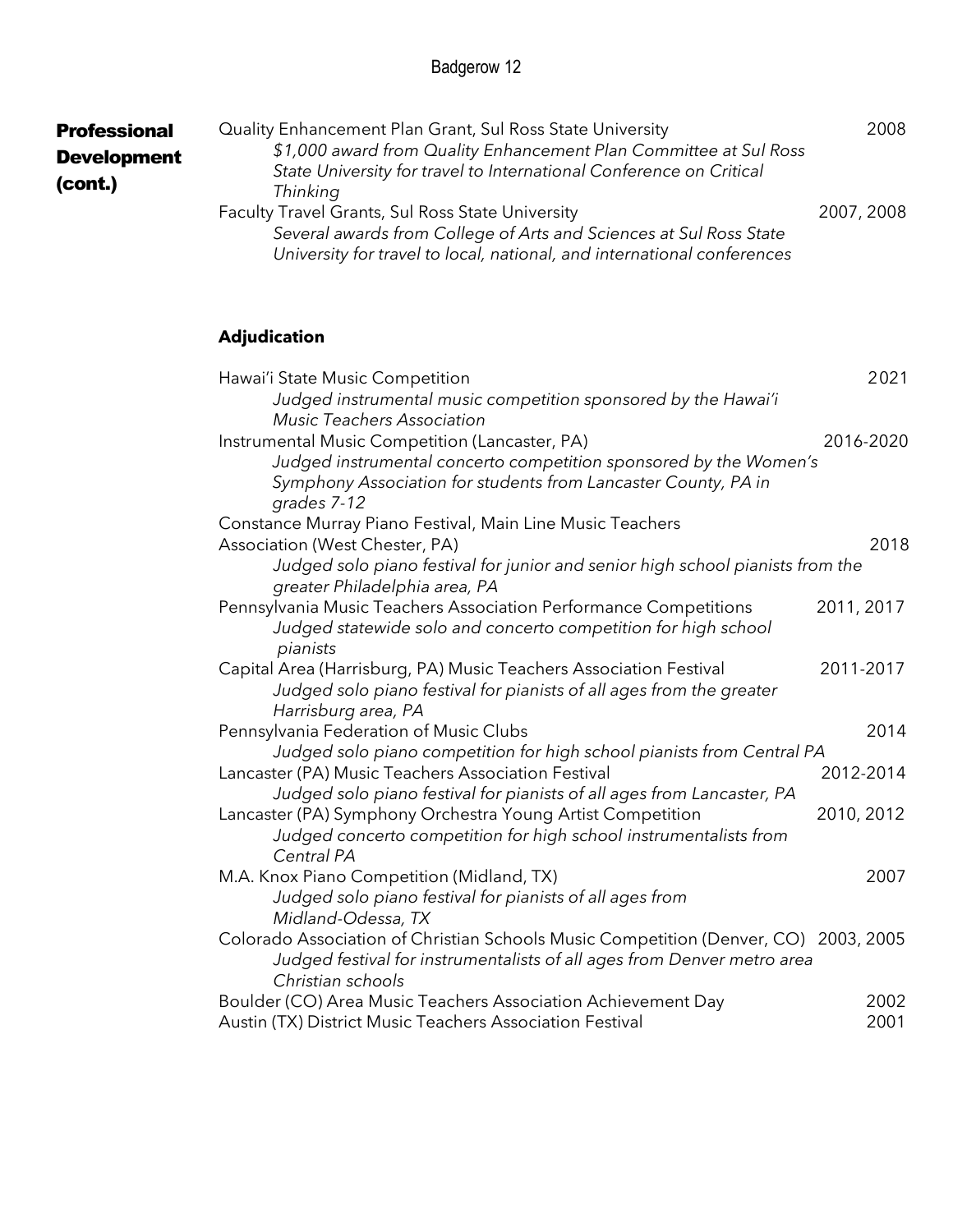#### Service **Institutional service**

| Elizabethtown College Summer Music Camp                                                                                                    | 2010-2019        |
|--------------------------------------------------------------------------------------------------------------------------------------------|------------------|
| Taught piano and music theory at summer music camp for junior and                                                                          |                  |
| senior high music students, performed in recital                                                                                           |                  |
| Merit Award Application Review Board, Elizabethtown College                                                                                | 2019             |
| Served as reviewer for merit award proposals for the field of 32                                                                           |                  |
| Applications in the area of Scholarship and Professional Activity                                                                          |                  |
| Workshop attendee for Elizabethtown College: "Assignments Matter: A                                                                        | 2019             |
| Closer Look at Assignment Design for Teaching, Learning and                                                                                |                  |
| Assessment                                                                                                                                 |                  |
| Performer for Elizabethtown College Board of Trustees banquet                                                                              | 2018, 2013, 2011 |
| Workshop attendee for Elizabethtown College: "Reimagining our Message"                                                                     | 2018             |
| Workshop attendee for Elizabethtown College: "Celebration of Excellence                                                                    | 2018             |
| and Innovation in Teaching and Advising"                                                                                                   |                  |
| Pianist for guest masterclass by composer Lori Laitman                                                                                     | 2017             |
| Pianist for guest masterclass by vocalist Dr. Emily Bullock                                                                                | 2015             |
| Coordinator and performer for Elizabethtown College alumni events                                                                          | 2013             |
| Organized and led student/faculty performances for alumni reception                                                                        |                  |
|                                                                                                                                            |                  |
| events in Hershey, PA and Baltimore, MD                                                                                                    | 2012             |
| Coordinator for guest lecturer for Elizabethtown College piano students<br>Brought in specialist in Alexander Technique to work with piano |                  |
|                                                                                                                                            |                  |
| students on appropriate body mapping and awareness using                                                                                   |                  |
| software to track electrical impulses in muscles                                                                                           |                  |
| Performer for Living/Learning Communities banquet at Elizabethtown College                                                                 | 2012             |
| Performer for Momentum banquet at Elizabethtown College                                                                                    | 2011             |
| Guest lecturer/performer for Literature class at Elizabethtown College                                                                     | 2009             |
| Co-presented interdisciplinary lecture/performance of From the                                                                             |                  |
| Diary of Virginia Woolf by Dominick Argento                                                                                                |                  |
| New Mexico Music Educators Association Conference                                                                                          | 2009             |
| Served as college representative at recruitment information booth at                                                                       |                  |
| statewide conference in Albuquerque, NM                                                                                                    |                  |
| Jazz Ensemble (alto saxophone, piano), Sul Ross State University                                                                           | 2005-2009        |
| Wind Ensemble (alto and tenor saxophone), Sul Ross State University                                                                        | 2005-2009        |
| Texas Music Educators Association Conference "College Night"                                                                               | 2006-2008        |
| Served at recruitment information booth at statewide conference in                                                                         |                  |
| San Antonio, TX                                                                                                                            |                  |
| Organizer, SRSU Marching Band Invitational                                                                                                 | 2006-2008        |
| Organized event to recruit West Texas high school music students.                                                                          |                  |
| Guest lecturer for Mexican Studies class at Sul Ross State University                                                                      | 2006, 2008       |
| Presented a lecture-recital entitled "Mexican Music: From Within                                                                           |                  |
| and Without" using live performance of music of Carlos Chavez and                                                                          |                  |
| Aaron Copland                                                                                                                              |                  |
| Performer for University of Colorado Opera outreach events                                                                                 | 2003,2004        |
| Performed excerpts of operas at outreach events at local civic groups                                                                      |                  |
| University of Central Florida Music Department Recruitment Team                                                                            | 1998,1999        |
| Prepared collaborative recital programs presented at local secondary                                                                       |                  |
| schools to recruit future students                                                                                                         |                  |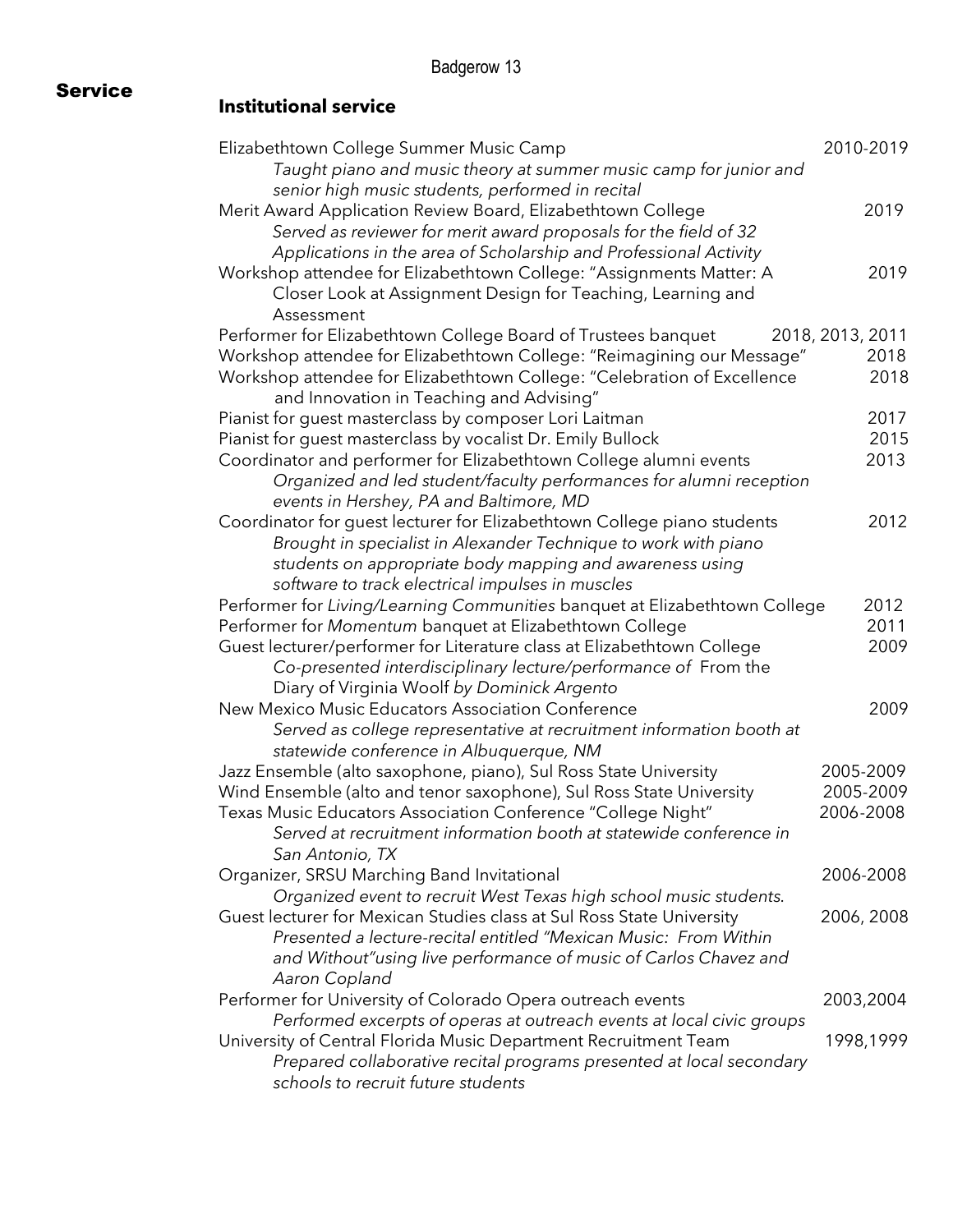#### **Institutional Committees/Councils**

## (cont.)

Service

| Core Committee, Elizabethtown College (Chair 2017-2019)               | 2015-current |
|-----------------------------------------------------------------------|--------------|
| Oversaw development of "Core Revitalization," an overhaul             |              |
| to modernize and refine the entire institutional Core Curriculum      |              |
| Academic Council, Elizabethtown College                               | 2012, 2021   |
| Professional Development Committee, Elizabethtown College             | 2012-2014    |
| Made decisions regarding grant and sabbatical applications            |              |
| Vocal Faculty Search Committee, Music Division, Elizabethtown College | 2013         |
| Appeal Board Committee, Elizabethtown College                         | 2010-2012    |
| Nominating Committee, Elizabethtown College                           | 2010-2012    |
| Parking Appeals Committee, Elizabethtown College                      | 2009-2012    |
| Financial Aid Appeals Committee, Sul Ross State University            | 2007-2009    |
| Athletics Committee, Sul Ross State University                        | 2007-2009    |
| Instrumental/Conducting Faculty Search Committee, Music Program, SRSU | 2006         |

#### **Institutional Club advisory**

| Advisor, Alpha Lambda Delta Honor Society, Elizabethtown College          | 2010-present |
|---------------------------------------------------------------------------|--------------|
| Responsible for initiation ceremony invitations and logistics for several |              |
| hundred students and guests every year, managed graduation list and       |              |
| distribution of graduation cords, won national awards for recruitment     |              |
| improvement and chapter enrollment increases, mentored club officers,     |              |
| produced numerous national undergraduate scholarship recipients and       |              |
| study abroad scholarships ranging from \$1000-\$6000, attended and        |              |
| served on panels at national conferences                                  |              |
| Advisor, Ultimate Frisbee Club, Elizabethtown College                     | 2009-present |
| Founder and Advisor, Sul Ross State University Mariachi Ensemble          | 2009         |
| Advisor, Music Club, Sul Ross State University                            | 2007-2009    |
| Advisor, Ultimate Frisbee Club, Sul Ross State University                 | 2007-2009    |

## **Professional/Community service**

| Member, Programming Committee, Music at Gretna (Mt. Gretna, PA)<br>Assisted in organization and planning of programming decisions for<br>non-profit arts association dedicated to bringing high quality musical<br>events to the Central PA region | 2015-present |
|----------------------------------------------------------------------------------------------------------------------------------------------------------------------------------------------------------------------------------------------------|--------------|
| Chair, Advertising and Exhibitors, Pennsylvania Music Teachers<br><b>Association Conference Committee</b>                                                                                                                                          | 2012-present |
| Created forms and maintained records of payment and advertising<br>proofs for submission into the annual PMTA conference booklet                                                                                                                   |              |
| Guest speaker, Capital Area Music Teachers Association (Harrisburg, PA)<br>Gave lecture to music teacher association in Lancaster, PA on the topic<br>of incorporating jazz/improvisation into the classical piano lesson                          | 2019         |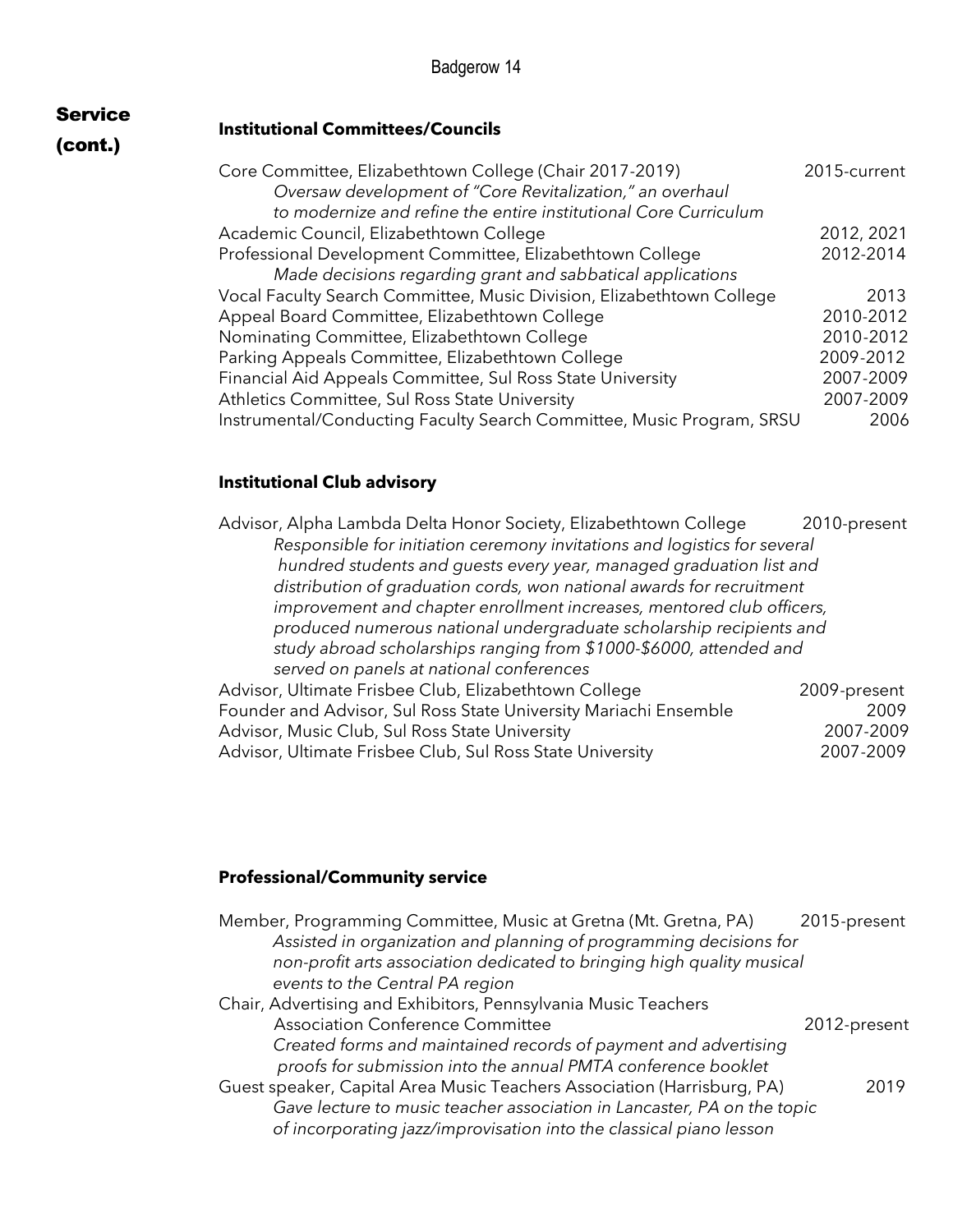| <b>Service</b> |                                                                                                                                                                                                                                                                                                  |                                                   |
|----------------|--------------------------------------------------------------------------------------------------------------------------------------------------------------------------------------------------------------------------------------------------------------------------------------------------|---------------------------------------------------|
| (cont.)        | Featured performer, Lancaster Mennonite School (Lancaster, PA)<br>Served as collaborative pianist for guest speaker/vocalist Tony Brown<br>on an assortment of spiritual songs for campus-wide Chapel service                                                                                    | 2018                                              |
|                | Member, Board of Directors, Music at Gretna<br>Assisted in organization of budget, fundraising efforts and other<br>long-range planning and volunteered time and resources to support<br>programming                                                                                             | 2015-2018                                         |
|                | Featured speaker, Lancaster Music Teachers Association (Lancaster, PA)<br>Gave lecture to music teacher association in Lancaster, PA on the topic<br>of incorporating jazz/improvisation into the classical piano lesson                                                                         | 2018                                              |
|                | Member, MTNA National Conference Poster Session Selection Committee<br>Co-chaired committee to select posters from collegiate chapter members<br>to be presented at national conference                                                                                                          | 2017                                              |
|                | Featured Pre-Concert Lecturer, Gretna Music Concert (Mt. Gretna, PA)<br>Gave lecture on Romantic and 20 <sup>th</sup> Century works for solo and duet piano                                                                                                                                      | 2017                                              |
|                | Masterclass clinician, undergraduate and graduate students of NMSU<br>Coordinator, Young Artist Competitions, PMTA<br>Facilitated statewide competitions for collegiate musicians<br>in the state of Pennsylvania                                                                                | 2016<br>2012-2015                                 |
|                | Accompanist, Gretna Theatre Annual Gala, Hershey Hotel (Hershey, PA)<br>Featured Pre-Concert Lecturer, Gretna Music Concert (Elizabethtown, PA)<br>Gave lecture on Schubert's final two piano sonatas                                                                                            | 2014, 2015<br>2014                                |
|                | Guest lecturer, Universidade Católica do Salvador (Salvador, Bahia, Brazil)<br>Spoke to music students and faculty about the history and current<br>trends of Piano Pedagogy in the United States                                                                                                | 2013                                              |
|                | Guest lecturer, Escola Manoel Novaes (Salvador, Bahia, Brazil)<br>Spoke to music students and educators about practice strategies                                                                                                                                                                | 2013                                              |
|                | Featured Pre-Concert Lecturer, Gretna Music Concert (Elizabethtown, PA)<br>Gave lecture on Haydn Piano Sonatas and Bach "Goldberg Variations"                                                                                                                                                    | 2012                                              |
|                | Featured speaker, Capital Area Music Teachers Assoc. (Harrisburg, PA)<br>Gave lecture on "Using Improvisation and Jazz in the classical piano<br>lesson" to independent piano teachers in Harrisburg, PA                                                                                         | 2012                                              |
|                | Featured speaker, ASIDES pre-show lecture, Fulton Theatre (Lancaster, PA)<br>Gave pre-concert lecture for musical, All Night Strut                                                                                                                                                               | 2011                                              |
|                | Founder, "Alpine Music Cooperative"<br>Led a series of concerts and masterclasses that provided performance<br>opportunities for pre-college students of music in the local<br>community and fostered relationships between the community<br>and the university                                  | 2008-2009                                         |
|                | Keyboard Division Chair, College Division, Texas Music Ed. Association<br>Kiwanis Club of Alpine, TX (Vice president, 2008)<br>College Division Chair, Region 6, TMEA<br>Theatre of the Big Bend outreach<br>Performed excerpts of summer musical at outreach events around<br><b>West Texas</b> | 2008-2009<br>2006-2009<br>2006-2009<br>2006, 2007 |
|                | Something's Afoot Youth Dance Program (Austin, TX)                                                                                                                                                                                                                                               | 2003                                              |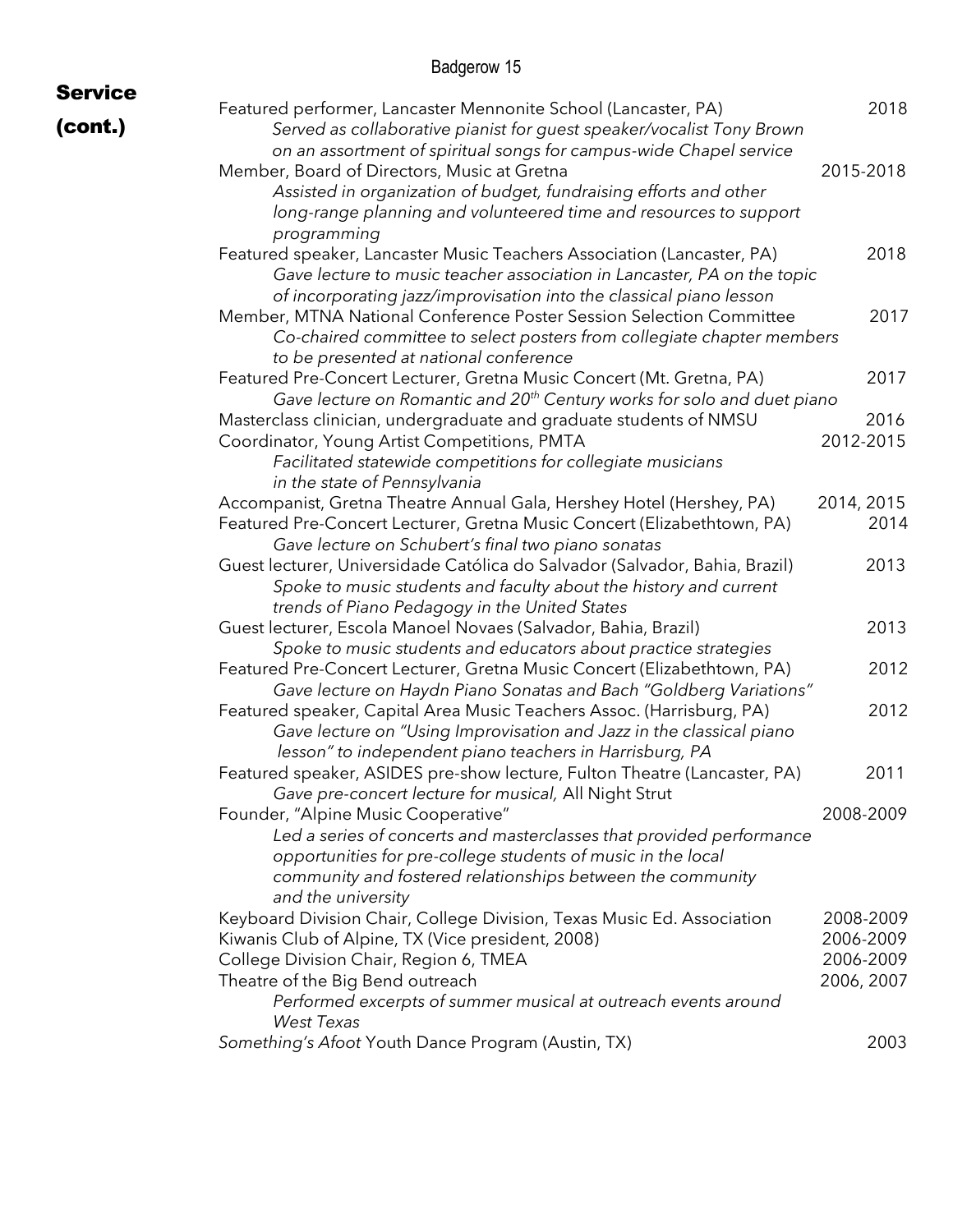### Media

Awards

| <b>CDs</b><br>A Touch of Blue; Centaur Records                                                                                                                                                                                                          | upcoming                     |
|---------------------------------------------------------------------------------------------------------------------------------------------------------------------------------------------------------------------------------------------------------|------------------------------|
| Reminiscences of Brazil; Divine Art Records, DDA 25201.                                                                                                                                                                                                 | 2020                         |
| The University of Texas Wind Ensemble- Live in San Antonio 2002; Mark Masters.                                                                                                                                                                          |                              |
| Emerging and Celebrated Repertoire for Solo Sax and Symphonic Band: Vol. II.<br>Harvey Pittel and the University of Texas Wind Ensemble;<br>Mark Masters.                                                                                               | 2001                         |
| <b>Print</b><br>Edited Solo and Piano II part for Young Apollo, by Benjamin Britten, SMP Press<br>Received copyright permission by Faber Music International to release<br>Edited solo piano part and Piano II (Orchestral reduction) to piano concerto | 2019                         |
| Film<br>Warrior and the Assassin. Grizzly Pete Productions and Temple Hill<br>Entertainment in association with Phoenix Ventures LLC.<br>Written and directed by Michael Worth. Produced by Dustin<br>Rikert.                                           | 2004                         |
| <b>Radio</b>                                                                                                                                                                                                                                            |                              |
| Marfa (TX) Public Radio (KRTS 93.5 FM)<br>Performed numerous live performances and interviews throughout<br>the year                                                                                                                                    | 2008, 2009                   |
| Merit Award, Elizabethtown College<br>Peer reviewed by Elizabethtown College Personnel Council, was                                                                                                                                                     | 2013, 2020                   |
| awarded salary bonuses for outstanding merit in the areas of<br>Service (2013, 2020) and Scholarship and Professional Activity (2020)                                                                                                                   | 2019                         |
| Executive Director's Advisor Award, National Alpha Lambda Delta Honor Society<br>One of seven national recipients of award given to exceptional chapter                                                                                                 |                              |
| Advisors based on the 2018-19 academic year<br>Finalist, Sul Ross State University "Outstanding University Teacher Award"                                                                                                                               |                              |
| University of Central Florida Student Awards<br>Concerto Competition winner                                                                                                                                                                             |                              |
| Founder's Day Scholarship Award winner<br>Performance Excellence Award<br>$\bullet$                                                                                                                                                                     | 2009<br>1998<br>1997<br>1996 |